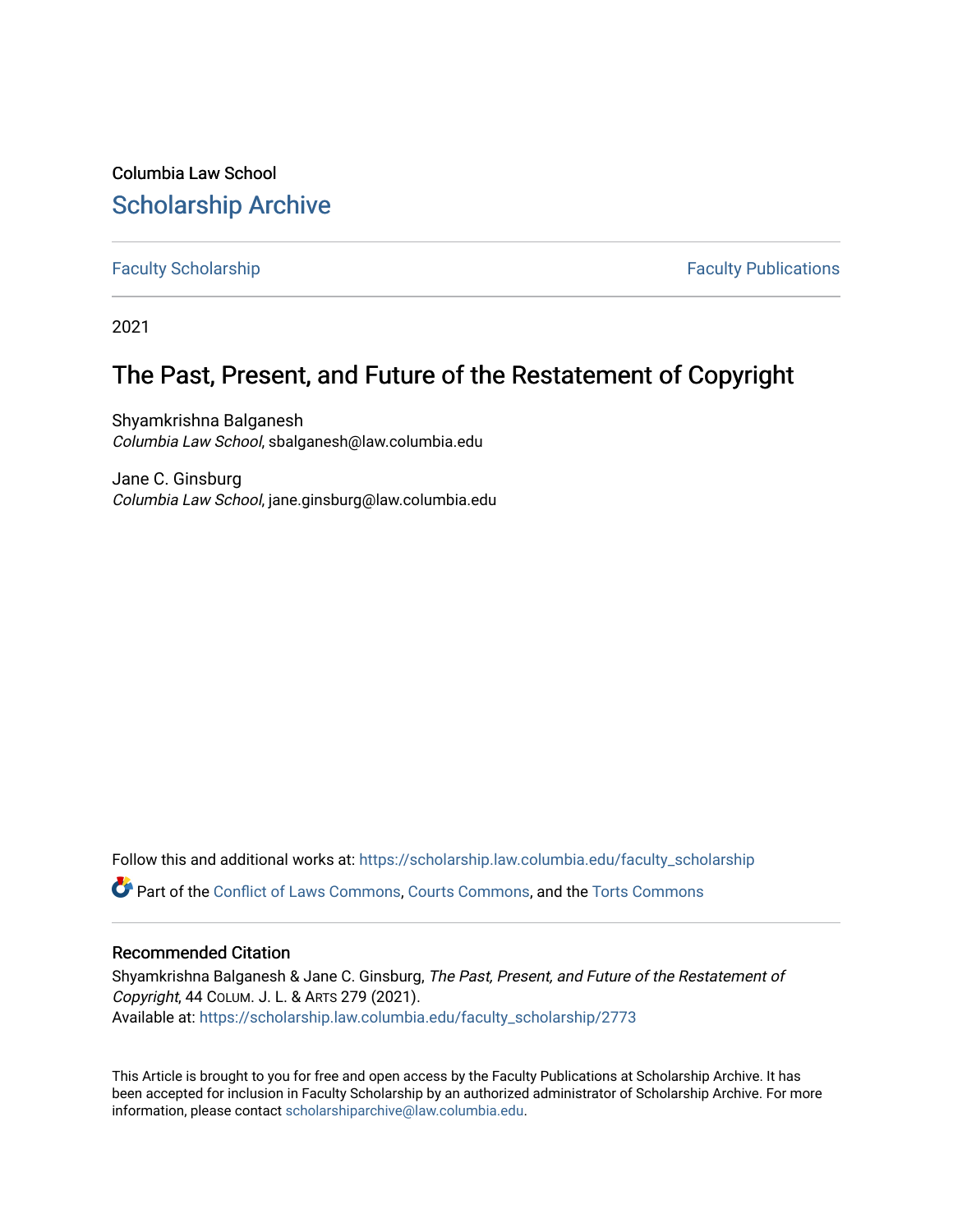# **Preface: The Past, Present, and Future of the Restatement of Copyright**

Shyamkrishna Balganesh\* & Jane C. Ginsburg\*\*

It is now six years since the American Law Institute (ALI) began work on its first ever Restatement of an area dominated by a federal statute: copyright law. To say that the Restatement of the Law, Copyright (hereinafter "Restatement") has been controversial would be a gross understatement. Even in its inception, the ALI identified the project as an outlier, noting that it was likely to be seen as an "odd project" since copyright "is governed by a detailed federal statute."1 Neither the oddity nor the novelty of the project, however, caused the ALI to slow its efforts to push the project forward, and despite the persistence of serious objections from within the membership of the project (including many of the project's Advisers), the first draft of the Restatement is scheduled to go to a vote seeking adoption by the organization's full membership in the middle of 2021.

While the project is itself many years—if not a full decade—away from being anywhere near completion, its controversial origins as well as the debates and disagreements surrounding its format and substantive content have for the most part taken place behind closed doors, in meetings of the Project Advisers and the Members Consultative Group (MCG). News outlets and blogs have periodically carried accounts of some of these disagreements, but they have for the most part refrained from any serious engagement with the specifics of the Restatement itself, or of the process of its drafting.<sup>2</sup> This is hardly for lack of interest in the copyright world. Instead, it is a direct consequence of the reality that much of the ALI's deliberations occur out of the public eye, and under conditions of confidentiality. Despite having been in existence for nearly a century and committed to the ideal of law reform, the ALI is hardly the bastion of transparency. Members of the bar, bench and legal academy who have no direct affiliation with the ALI remain largely in the dark about a project until it is adopted and thereafter published. Even when that

<sup>\*</sup> Sol Goldman Professor of Law, Columbia Law School.

Morton L. Janklow Professor of Literary & Artistic Property Law, Columbia Law School.

<sup>1.</sup> Richard L. Revesz, *Our New Projects*, 37 A.L.I. REP. 3, 3 (Spring 2015).

<sup>2.</sup> *See, e.g.*, Michelle Lewis, *The Sneaky Long Game of ALI's Restatement of Copyright*, VARIETY (Dec. 13, 2019), https://perma.cc/GU3H-P7E9; Stuart Dredge, *Row over ALI 'Restatement of Copyright' Rumbles on in the US*, MUSICALLY (Dec. 5, 2019), https://perma.cc/HRL2-XRYX.

<sup>© 2021</sup> Balganesh & Ginsburg. This is an open access article distributed under the terms of the Creative Commons Attribution-NonCommercial-NoDerivatives License, which permits noncommercial use, distribution, and reproduction, provided the original authors and source are credited, and the article is not changed.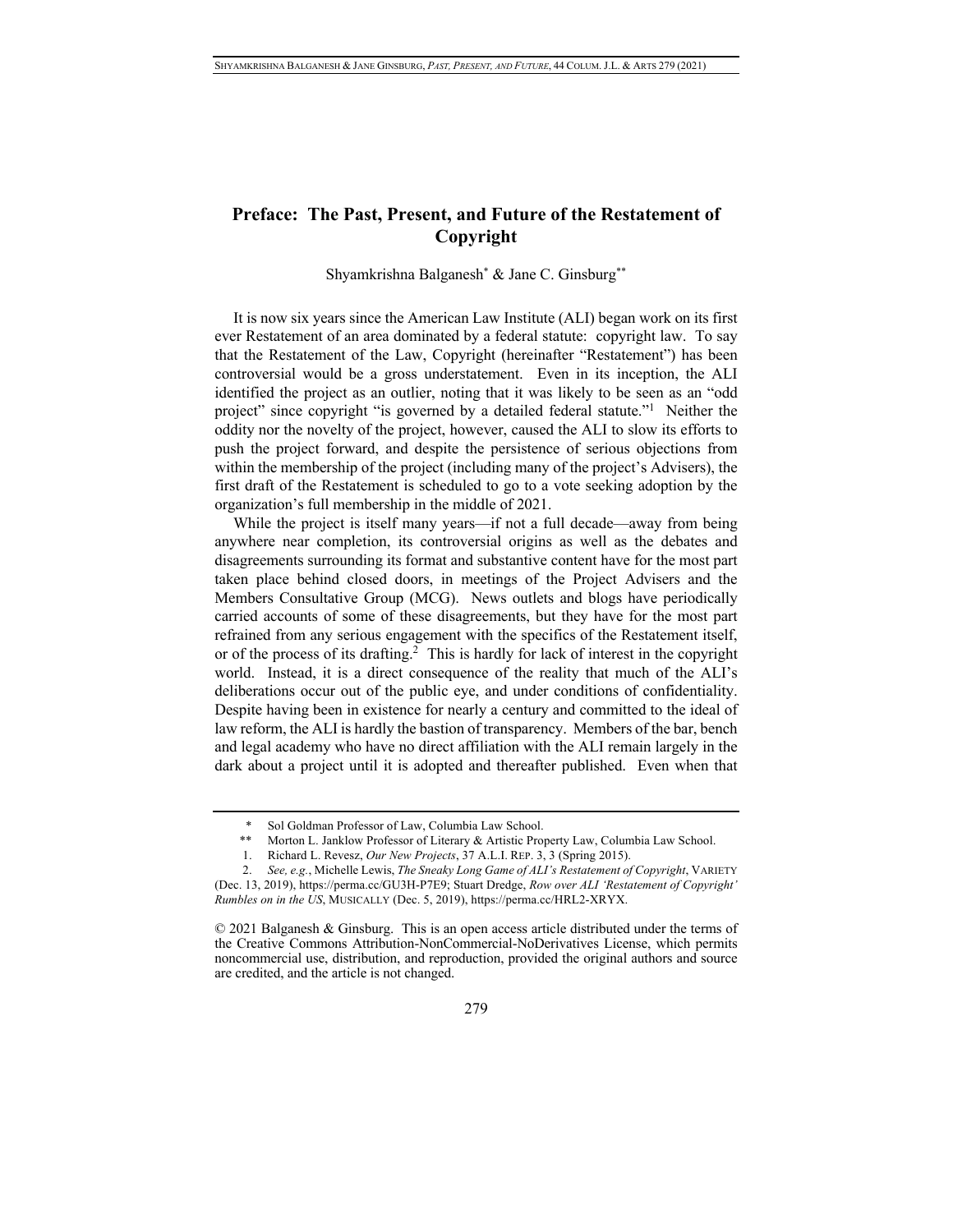## 280 COLUMBIA JOURNAL OF LAW & THE ARTS [44:3]

finally occurs, the extensive history behind the project—its "legislative history" or "file-wrapper history," to use terms from other contexts—is not made public.3 The text of a Restatement is meant to speak for itself, masking the complexities and nuances of the *restating* process. This opacity is less problematic when the judges, academics, and practitioners who make up the ALI agree on the need for the project and the methods of its undertaking. On the other hand, where those fundamental questions about the project have riven participants from the very outset, and the ALI has rejected calls for more careful consideration of the project's premises and methodology, the lack of transparency compounds concerns about the project's legitimacy.

It is with the goal of bringing some degree of transparency and public scrutiny to the project that we, as Advisers to the Restatement, decided to bring together for this Special Issue of the *Columbia Journal of Law & the Arts* a group of scholars, lawyers, and judges to discuss and comment on the project. We highlight divergent viewpoints on the project: some supportive, some critical, and some equivocal. We invited a mix of project insiders, who would bring to the conversation their experience during the actual deliberations, as well as outsiders, including practitioners and judges, for their assessment of the project's utility to bench and bar. We had also sought the participation of the project's leadership—its Reporter and Associate Reporters. Unfortunately, they declined our repeated invitations.

The Special Issue that follows features three long Articles and three short Responses to them.<sup>4</sup> Together, they address a variety of different issues surrounding the Restatement, and from different perspectives. In their contribution, Professors Shyam Balganesh and Peter Menell directly confront the "odd" nature of the project, and its effort to restate an area of law that is the subject of a detailed federal statute.<sup>5</sup> Their Article examines the reasons for the ALI's historic reluctance to restate areas of federal statutory law, a reluctance that manifested itself rather vividly in the years immediately after the organization's founding. They then show how that reluctance has produced a mismatch between the structure and working of Restatements synthesizing common law and domains of statutory law, which the ALI completely

<sup>3.</sup> Upon approval and adoption of a project, the ALI makes prior drafts of a Restatement (Tentative Drafts and Council Drafts) available in its archives, much of which is now digitized and available on HeinOnline. Missing from the archives are the (1) comments—written and oral—submitted by project members during the drafting of the Restatement, (2) records of the Advisers and Members Consultative Group meetings, and (3) records of the Council Meetings where the project was considered and discussed. As a private organization, the ALI is obviously not subject to the provisions of the Freedom of Information Act (FOIA).

<sup>4.</sup> Shyamkrishna Balganesh & Peter S. Menell, *Restatements of Statutory Law: The Curious Case of the Restatement of Copyright*, 44 COLUM. J.L. & ARTS 285 (2021); Jeanne C. Fromer & Jessica Silbey, *Retelling Copyright: The Contributions of the Restatement of Copyright Law*, 44 COLUM. J.L. & ARTS 341 (2021); Justin Hughes, *Restating Copyright Law's Originality Requirement*, 44 COLUM. J.L. & ARTS 383 (2021); Jon O. Newman, *The Myths of Textualism and Their Relevance To the ALI's Restatement of the Law, Copyright*, 44 COLUM. J.L. & ARTS 411 (2021); Eric J. Schwartz, *Restatement of the Law, Copyright: A Useful Resource for Practitioners and the Courts or a* Rashomon *Exercise?,* 44 COLUM. J.L. & ARTS 425 (2021); Joseph P. Liu, *Between Code and Treatise: The Hard Challenge of the Restatement of Copyright*, 44 COLUM. J.L. & ARTS 441 (2021).

<sup>5.</sup> *See* Balganesh & Menell, *supra* note 4.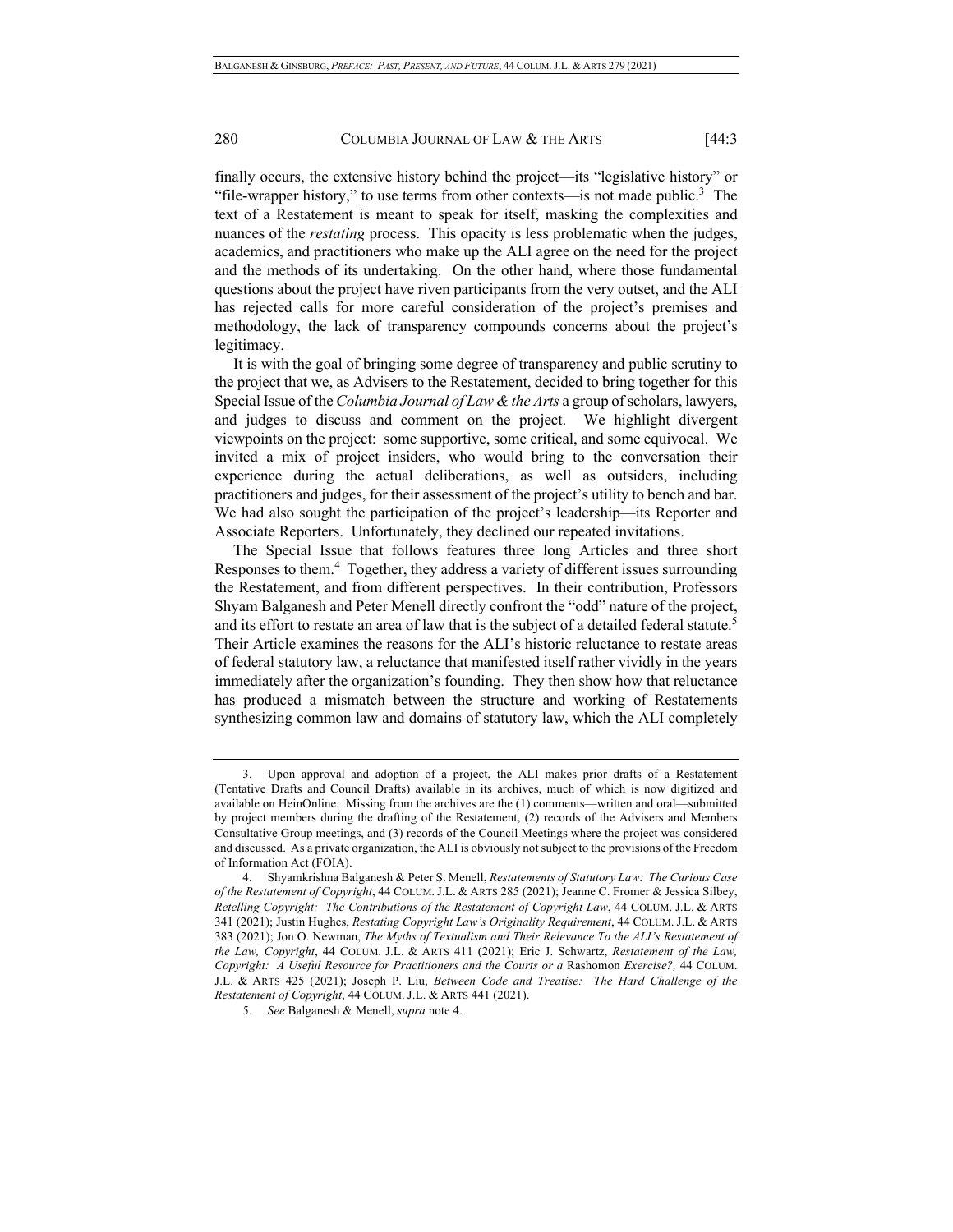#### 2021] PAST, PRESENT, AND FUTURE OF THE RESTATEMENT OF COPYRIGHT 281

ignored in embarking on the Restatement, despite Advisers' multiple constructive efforts to persuade the ALI to think through an appropriate methodology for restating a federal statutory regime. Their Article uses an example from the project to illustrate the mismatch between ALI black letter and statutory text. It ends with a blueprint for the Restatement to adopt in order to overcome the mismatch and its consequences.<sup>6</sup>

Professors Jeanne Fromer and Jessica Silbey praise the Restatement initiative in their Article.<sup>7</sup> In their view, the Restatement is a worthwhile retelling of copyright law, notwithstanding the statutory origins of the subject. A statute, much like any other text, requires being read and retold in a particular way by the relevant interpretive community, constrained by relevant professional standards and norms. In their view, the Restatement very ably achieves this result. Much of the criticism levelled against the project is, in this account, either misconceived or directed against all of the ALI's Restatements rather than this specific project. Their Article then examines the nuances underlying the Restatement's engagements with various complex doctrinal issues in copyright law to show how it attempts to synthesize the judge-made law in the domain with the wording of the statute, building Congress's vision of having its directives extended and applied to new technological contexts. They thus see in the specifics of the Restatement a subtlety, care, and candor that make it worthwhile for judges and lawyers to embrace.<sup>8</sup>

In his contribution to the issue, Professor Justin Hughes focuses on the Restatement's treatment of copyright's principal threshold requirement for protection: originality.<sup>9</sup> In a detailed and careful examination of the Restatement's provisions on the topic and its evolution, he shows how the project's approach is modeled on the Supreme Court's principal examination of originality, in *Feist v.*  Rural Telephone.<sup>10</sup> The Article highlights various concerns with the way in which the Restatement seeks to give effect to the "creativity" requirement developed by the Court in *Feist*, including the Restatement's failure to fully address the principle of aesthetic neutrality, and its attempt to limit "selection, coordination and arrangement" exclusively to compilations.<sup>11</sup>

Hughes goes on to highlight how the Restatement—in both the black letter and the comments—embellishes standards that originate in the case-law by introducing additional components which have the effect of altogether altering the standard . One such example is the Restatement's assertion that independent creation—as a component of originality—requires that "it must come from the mind of the author."12 As Hughes points out, under current law a work of authorship need not originate from a conscious application of the creator's mind; the author may adopt

<sup>6.</sup> *Id* at 337–40.

<sup>7.</sup> *See* Fromer & Silbey, *supra* note 4.

<sup>8.</sup> *Id.* at 344.

<sup>9.</sup> *See* Hughes, *supra* note 4.

<sup>10.</sup> 499 U.S. 340 (1991).

<sup>11.</sup> Hughes, *supra* note 4, at 390–96.

<sup>12.</sup> RESTATEMENT OF THE LAW, COPYRIGHT § 6 cmt. a, at 58 (AM. L. INST., Tentative Draft No. 1, Apr. 8, 2020).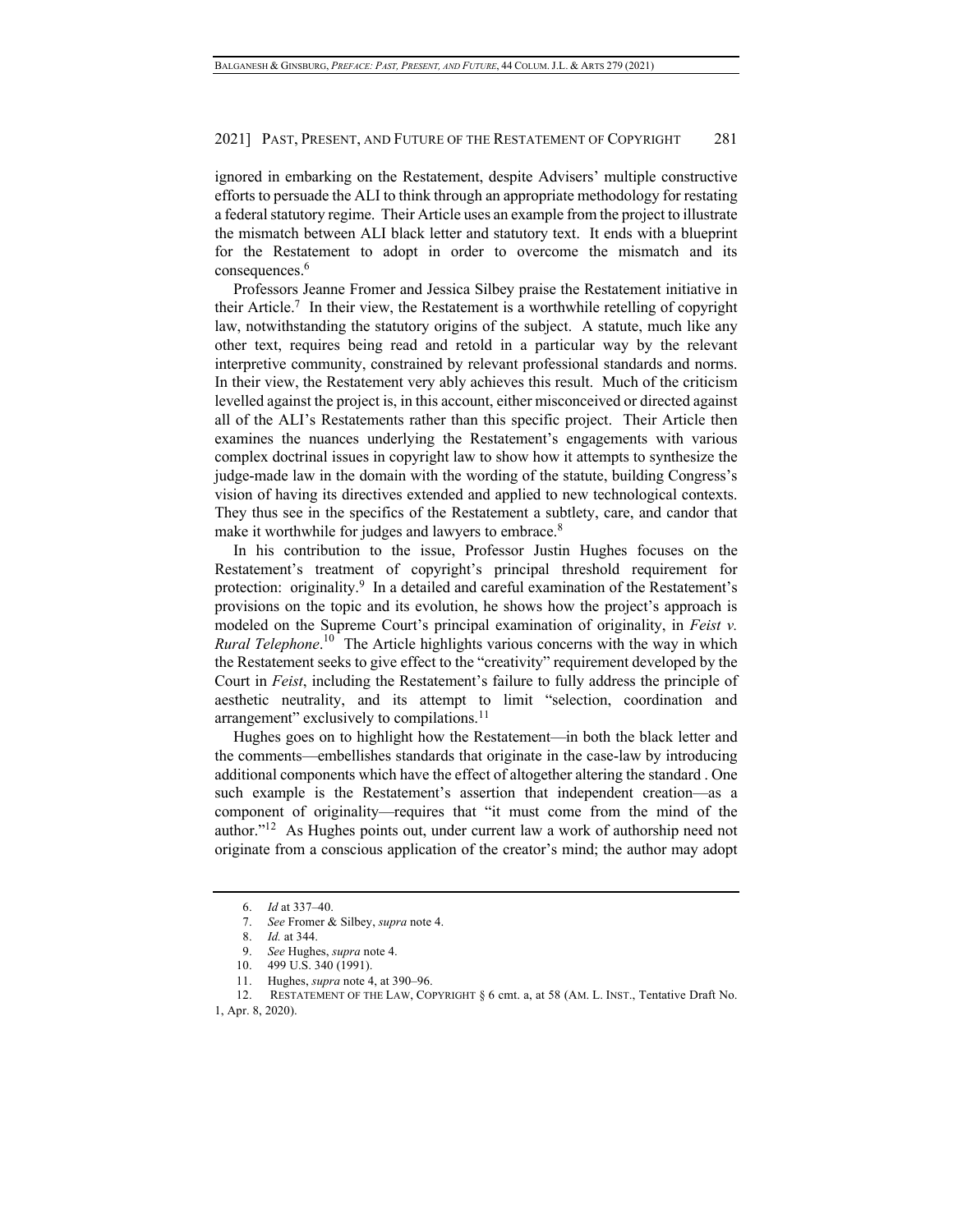### 282 COLUMBIA JOURNAL OF LAW & THE ARTS [44:3]

the results of an inadvertently creative act. The Article concludes that the Restatement does a fair job at sticking to a "centrist, sometimes minimalist" narrative of the doctrine but nevertheless contains errors and modifications—some of which may have been intentional—that deserve correction so as to avoid inaccuracy.<sup>13</sup>

The three shorter Responses echo many of the themes addressed by the principal papers. In his contribution, Judge Jon Newman addresses the connection between textualism and the Restatement project by noting how the textualist reluctance to engage the legislative history of a statute is deeply problematic. Echoing the suggestion made by Balganesh and Menell, he argues that the legislative history of the copyright statute remains a particularly helpful interpretive source for federal judges deciding copyright cases.<sup>14</sup> He also concludes that in an area covered by a detailed statute like copyright, the Restatement should include the entire text of the relevant statutory provision and the Reporters' formulation of their black letter, since to do just the latter without the former—as the project currently does—would add more confusion to the area.<sup>15</sup>

In his Response, Eric Schwartz examines the utility of a Restatement initiative in a domain covered by a detailed statute. Noting that different parts of the copyright statute entail different levels of judicial exposition, Schwartz expresses deep skepticism about the Restatement's treatment of statutory text, but identifies areas of judge-made copyright law where the Restatement could be most helpful. He concludes by arguing that the project would be most credible and useful to judges and practitioners, if it trimmed out most of its statutory "re-workings" and instead focused exclusively on the judge-made components of copyright.<sup>16</sup>

Last, but by no means least, Professor Joseph Liu surveys the principal Articles in the issue and uses his Response to offer his views of the Restatement and its role within the copyright skein. Observing that the Reporters of the project took on the task of dealing with a complex regime whose norms derive from different institutions, legislative, judicial, and administrative, he sees Balganesh and Menell and Fromer and Silbey as offering two competing attitudes to the Restatement. An unappreciated feature of the project that Liu identifies is the mismatch between what the project *is* and what it attempts to be, which in his view has contributed to questions about the legitimacy of the project.<sup>17</sup> While it purports to be modeled on traditional common law restatements, he notes that it sits somewhere between a good treatise and a sophisticated annotated code, raising questions about its very utility. Given the novelty and complexity of the endeavor, Liu concludes that this perception gap is unlikely to go away and that the Restatement will always be seen as being in competition with the statute.18

Together, these six contributions offer a wide-ranging, balanced account of the Restatement, highlighting its many strengths and weaknesses and suggesting

<sup>13.</sup> Hughes, *supra* note 4, at 409.

<sup>14.</sup> Newman, *supra* note 4, at 419–20.

<sup>15.</sup> *Id.* at 423.

<sup>16.</sup> Schwartz, *supra* note 4, at 439.

<sup>17.</sup> Liu, *supra* note 4, at 453–54.

<sup>18.</sup> *Id.* at 454–55.